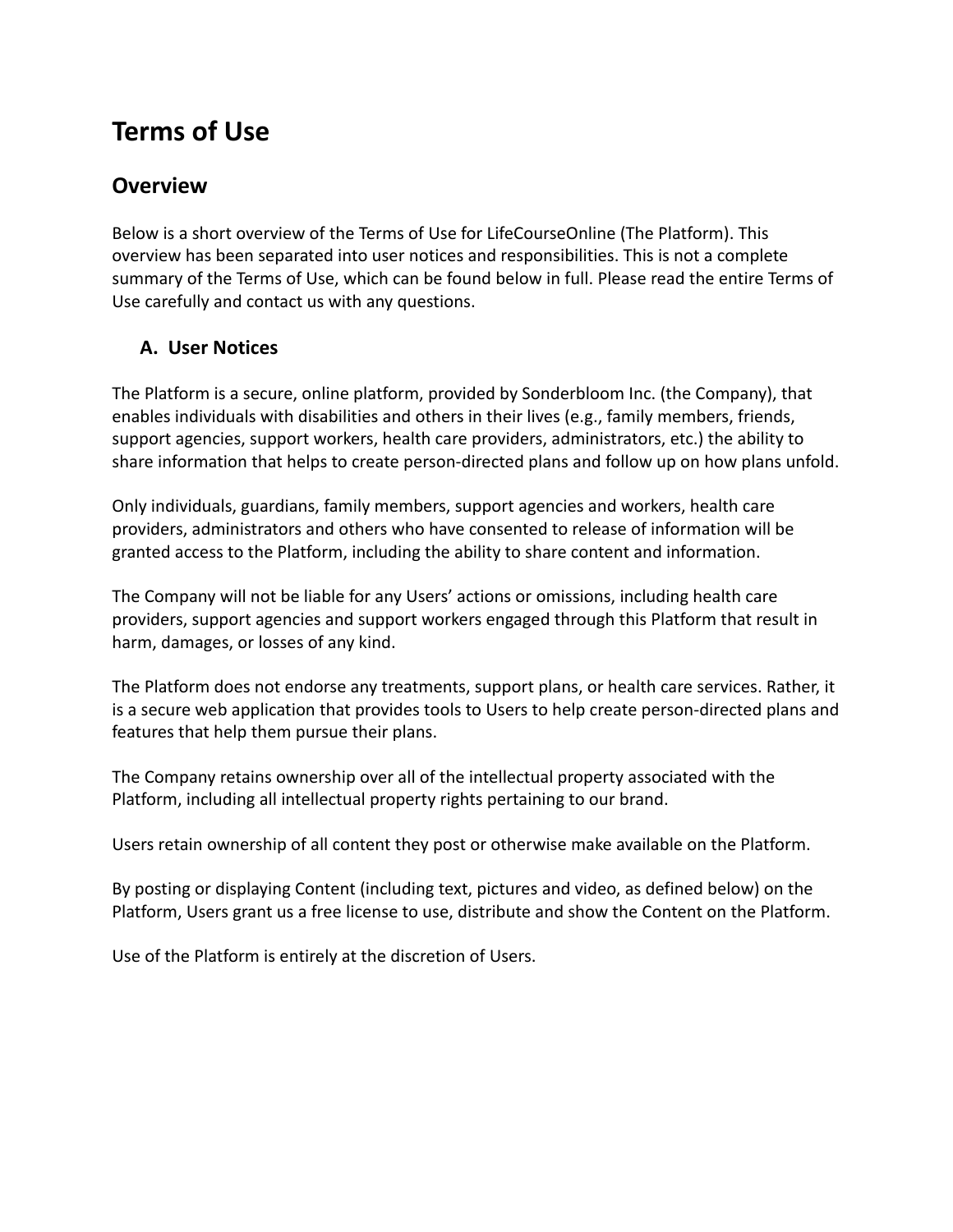#### **B. User Responsibilities**

The information hosted on the Platform is sensitive, private and confidential. We take steps to maintain confidentiality, but we require Users to actively take steps to keep all information safe and confidential. For more information on how we keep information secure, please see our Privacy Policy.

It is the User's responsibility to keep their user accounts and passwords strictly confidential. This means users must not share their passwords with anyone.

We are happy to answer questions to help you understand the Terms of Use. Feel free to contact us at any time by emailing support@lifecourseonline.com and please do not use the site until you are fully comfortable with these terms.

## **Terms of Use**

LifeCourseOnline (the Platform) is a web application and secure online platform that enables individuals with disabilities, family members, friends, support agencies, support workers, health care providers, and administrators the ability to share information that helps facilitate person directed planning and follow up on how plans unfold ("LifeCourseOnline" or the "Platform"). The Platform is located at https://app.lifecourseonline.com/ and includes all connected websites. The Platform is owned and operated by Sonderbloom Inc. ("the Company", "we" or "us").

This document (the "Terms of Use") governs your use of the Platform, as well as the products, information, and services provided by us through the Platform (the "Services").

The Terms of Use form a binding legal agreement between you and the Company in relation to your use of the Platform and the Services.

By accessing any part of the Platform you agree to be bound by these Terms of Use. You are also confirming that you have read and understood the Terms of Use.

If you do not agree to or understand all the provisions, terms and conditions set out below, then you may not access the Platform or use any of our Services.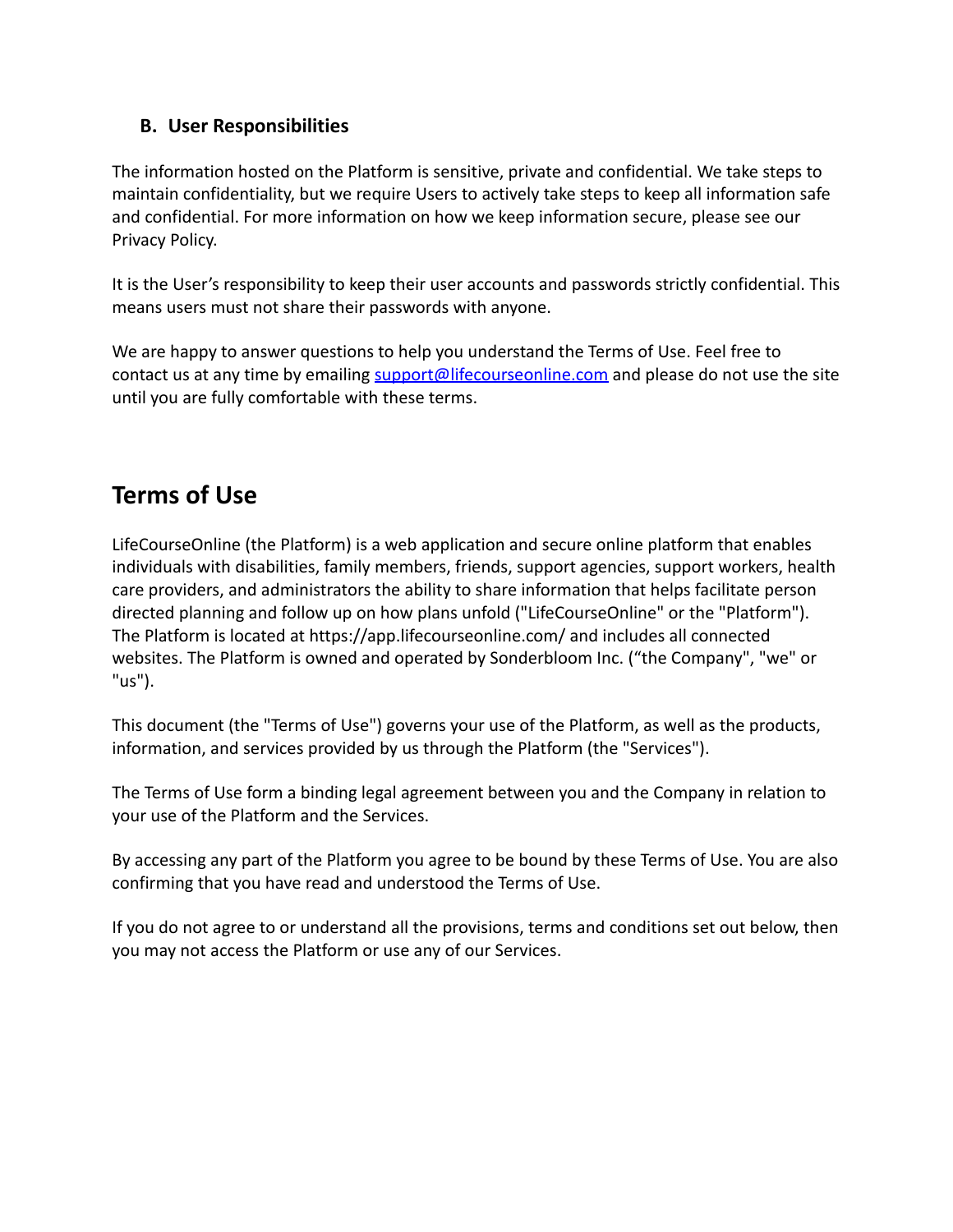#### **Definitions.**

The definitions below apply to their use in connection with this Terms of Use document and may have different meanings as pertains to their use in the Platform.

*"Agreement"* means all of the provisions, terms, conditions and notices contained or referenced in the Terms of Use, and all other LifeCourseOnline rules and policies (including but not limited to the Privacy Policy) and procedures that may be published on the Platform and revised from time to time.

*"Content"* means any content featured or displayed throughout the Platform, including but not limited to text, documents, information, data, articles, opinions, images, photographs, graphics, software, applications, video recordings, audio recordings, sounds, designs, features and other materials that are available on the Platform.

*"Family/Friend"* means a family member or a friend of an Individual who has been authorized by the Individual, the Individual's Court-appointed guardian, or such other person who has authority to grant such consent, to access an Individual's Profile.

*"Government Funder"* means a person working for the Government of Jurisdiction who has been authorized by the Individual, the Individual's Court appointed guardian, or such other person who has authority to grant such consent, to access portions of an Individual's Profile.

*"Individual"* is a person who uses the Platform to post and share content about themselves on their Profile.

*"Profile"* means an Individual's profile on the Platform. A Profile contains information about the Individual, including personal health information and content created by the Individual, Support Administrator, Support Worker, or Family/Friend, as the case may be, which is ultimately uploaded to the Profile on the Platform.

**"Support Administrators**" are those trusted persons authorized by Individuals, the Individuals' Court appointed guardian, or such other persons who have authority to grant such consent, to create an Individual's Profile on the Platform and have ongoing access to edit and view such Profile.

*"Support Workers"* are those trusted persons authorized by Individuals, the Individuals' Court appointed guardian, or such other persons who have authority to grant such consent, to have ongoing access to edit and view an Individual's Profile.

*"Users"*, including "*You*" and "*Your*" refers to the person, company or organization that has visited or is using the Platform and/or the Services, and includes Family/Friends, Government Funders, Individuals, Support Administrators and Support Workers or anyone else that is granted access.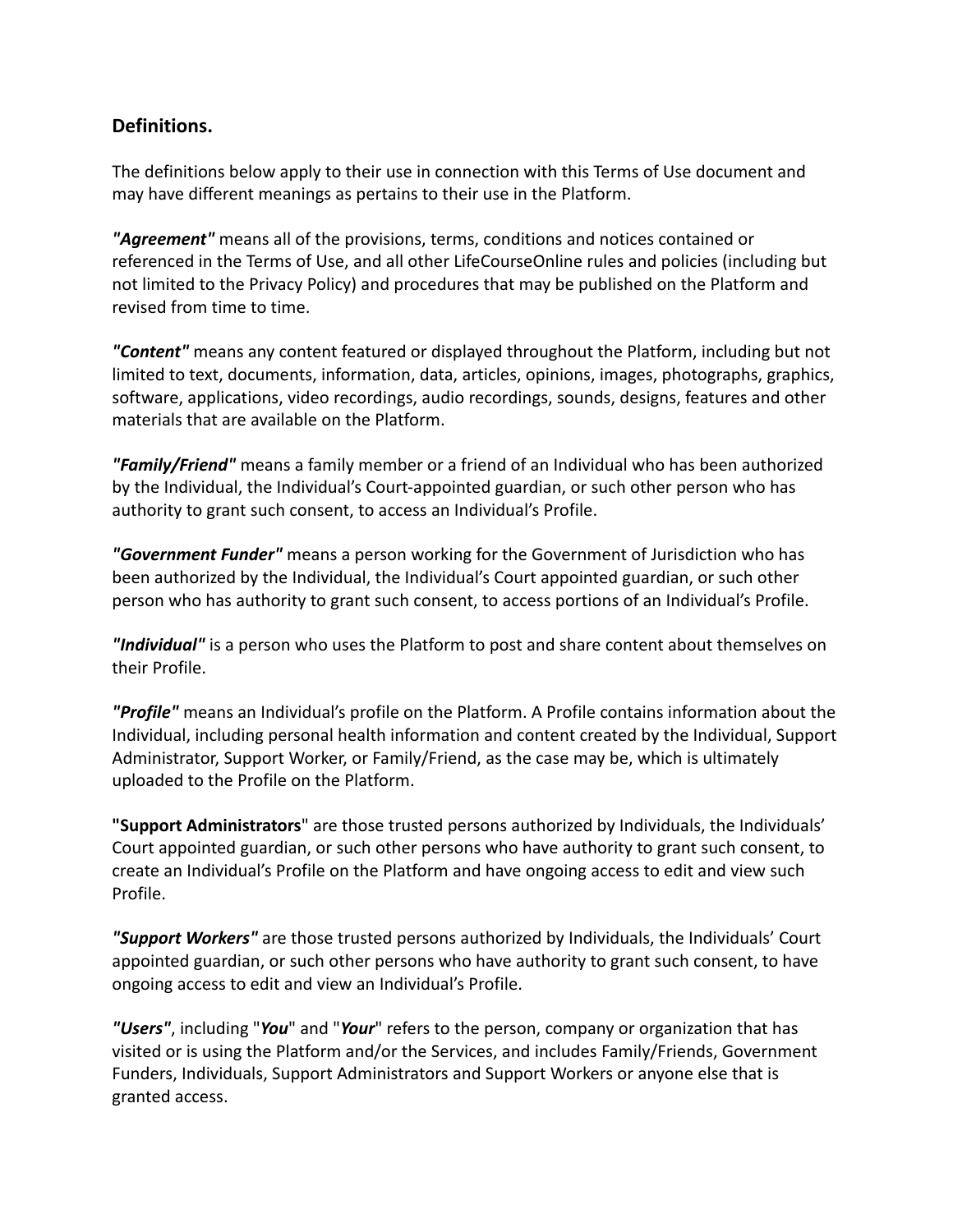#### **About our Services and our Liability.**

The Platform empowers and encourages Individuals to share information about their life on their Profiles and enables Family/Friends, Government Funders, Support Administrators and Support Workers the ability to view, interact with, and add Content to Profiles to help facilitate person-directed planning and follow up on how plans unfold.

At no point may the Company, including its officers, directors, employees, members or agents be held liable for the actions or omissions of any Users in their use of the Platform. The Company makes no guarantees, representations, or warranties, whether express or implied, with respect to the professional qualifications, expertise, or quality of work of any Users, including Support Administrators and Support Workers.

#### **No Special Relationship**

Users acknowledge that no special or fiduciary relationship is created simply by virtue of their use of The Platform.

#### **Authorization and Acknowledgement.**

All Users represent and warrant that they have consented to the release of their information as specified by the Privacy Policy prior to accessing the Platform. The use of any information obtained via the Platform shall be pursuant to the Personal Health Information Protection Act (PHIPA) in Ontario, 2004, S.O. 2004, c. 3 Sched A, the Personal Information Protection and Electronic Documents Act *(Canada)* ("PIPEDA"), California Online Privacy Protection Act (CalOPPA), or the Privacy Act of 1988 in Australia as the case may be, and their respective regulations, as they may be amended from time to time, and any successor legislation.

By using the Platform and Services, you understand that use of the Platform is a privilege which is granted to Users in exchange for agreeing to the Agreement, including these Terms of Use. We may terminate your right to access the Platform and the Services in the event you have breached the Agreement in our sole discretion.

#### **Personal Health Information and Compliance with Laws, Regulations and Regulatory Bodies.**

If you are accessing the Platform as a support agency, Support Administrator, Support Worker, Government Funder or health care provider, you acknowledge and confirm that you comply with all applicable policies, laws and regulations, and, if required, have obtained the express consent of any regulatory body by whom you are governed in your jurisdiction as it relates to the storage of Health Information on the Platform.

Except as otherwise required by law, or where we have obtained your consent, we shall not (i) use any Health Information to which we have access through the Platform except as necessary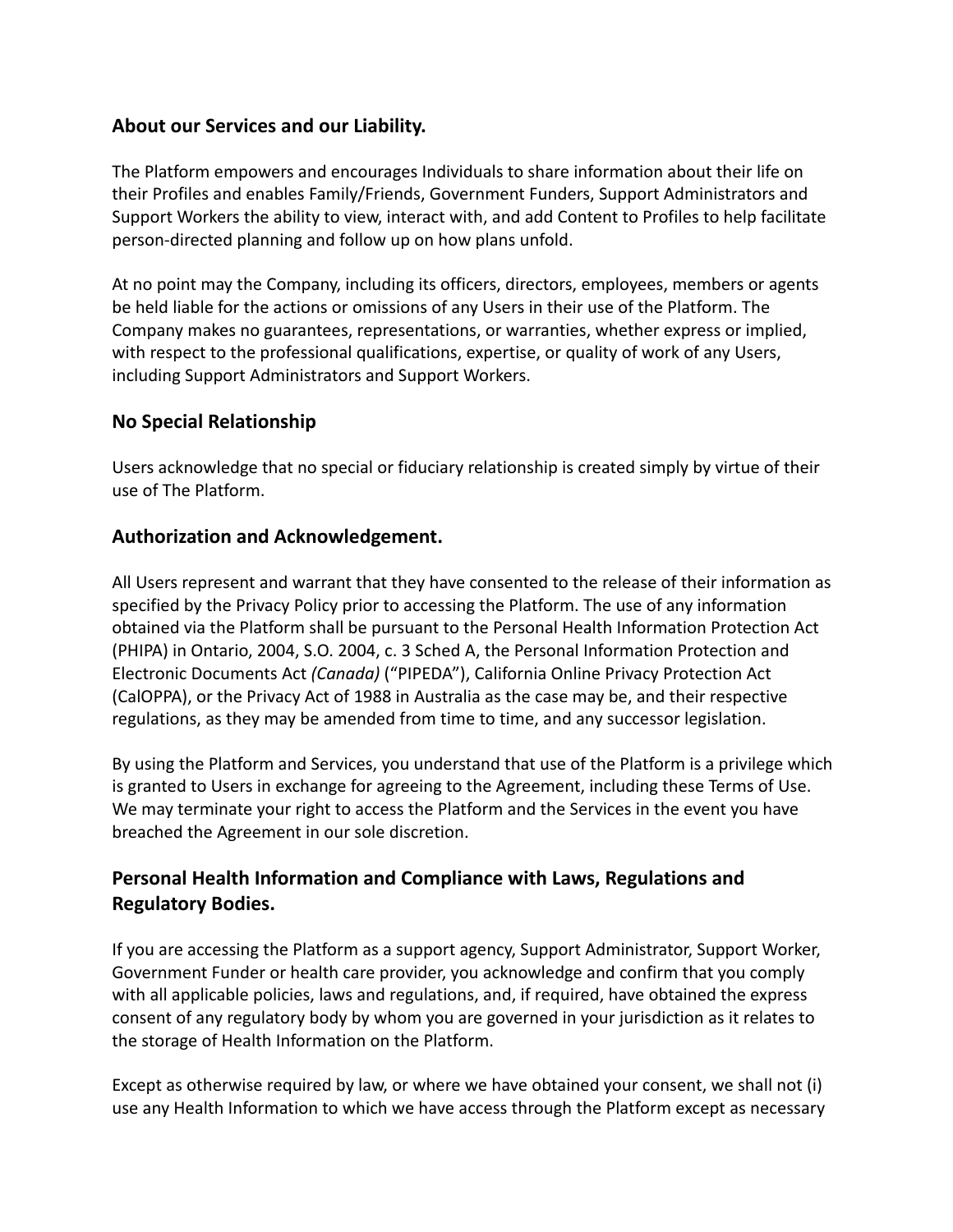in the course of providing the Services; or (ii) disclose any Health Information to which we have access through the Platform, except that we may disclose to Users who have been granted access to an Individual's Profile the information provided in the Profile.

#### **Users to Protect Health Information**

Except to the extent expressly authorized by the Agreement, with respect to Health Information, Users shall:

- not publish or otherwise disclose;
- not use for any purpose unrelated to the health care services for the Individual, including the facilitation of a person-directed planning process; and
- $\circ$  securely store in accordance with applicable legislation and industry standards any information related to an Individual's health care treatment or Health Information.

The above provision shall not apply to information that:

- $\circ$  the Individual knowingly publishes or discloses, or allows to be published or disclosed with express and informed consent;
- was in the User's possession prior to the User's receipt or acquisition of Health Information through the Platform;
- $\circ$  is or becomes part of the public domain other than by disclosure in breach of the Agreement;
- $\circ$  was received by the User from a third-party without a covenant of confidentiality, provided that such third-party is under no obligation of confidentiality, at law or otherwise, with respect to the Health Information; or
- $\circ$  is required to be disclosed by law, provided that prior to disclosing the information, the User shall provide the Company and all other affected parties with written notice to permit such parties reasonable time to commence proceedings objecting to such disclosure.

#### **Compliance with Laws.**

You represent and warrant that: (i) you have the authority to bind yourself to the Agreement, or if you are accessing the Platform on behalf of a corporation, partnership, or other entity, that you are authorized to enter into and bind that entity to the Agreement; (ii) your use of the Platform and Services will be solely for purposes that are permitted by the Agreement; (iii) your use of the Services will not infringe or misappropriate the confidentiality or intellectual property rights of the Company, any User or third-party; and (iv) your use of the Services will comply with all local, provincial, state and federal laws, rules and regulations, and this Agreement.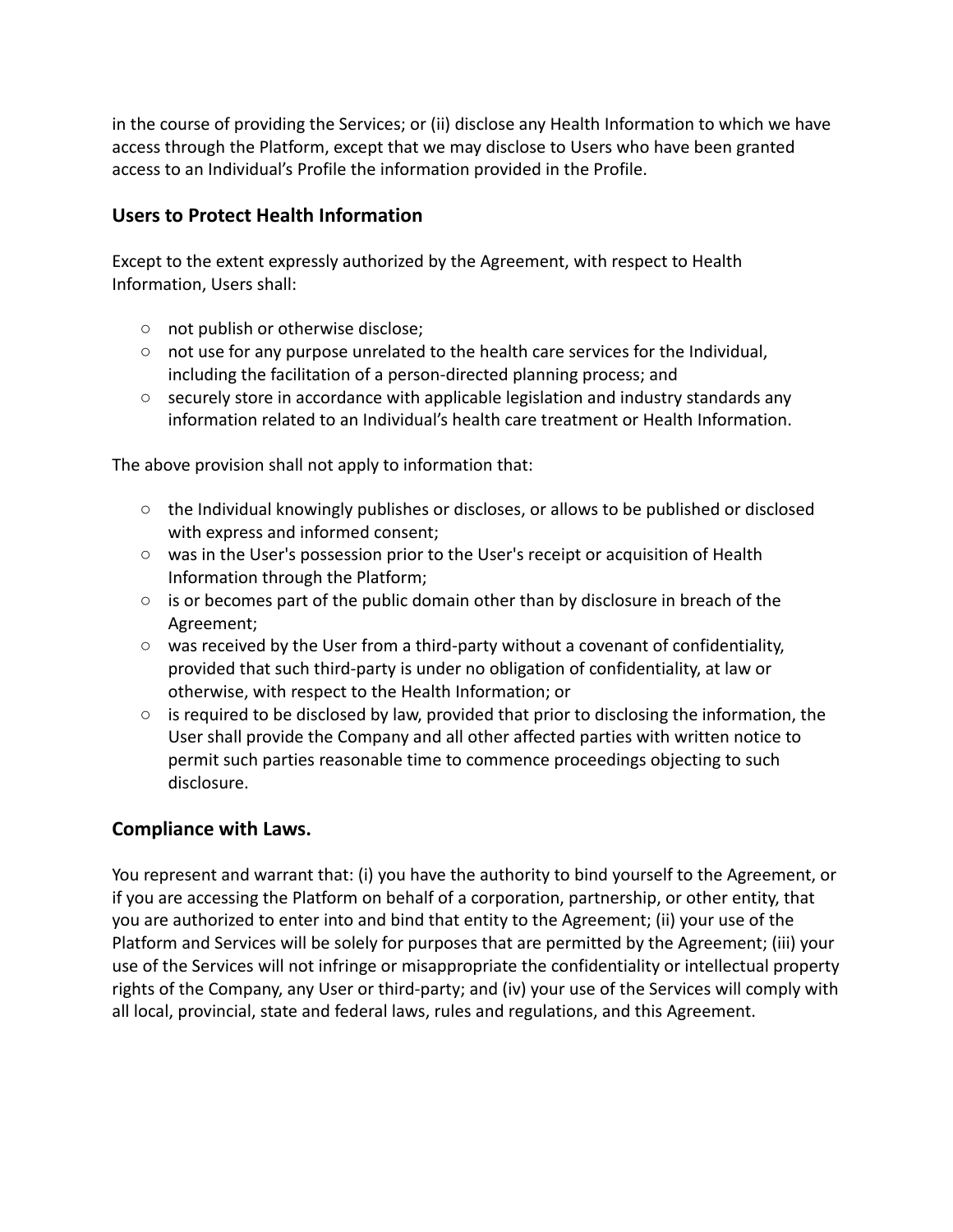#### **User Conduct**

You may not use the Platform in any manner that could damage, disable, overburden or impair our servers or network, or interfere with any other party's use and enjoyment of the Platform or the Services. You may not attempt to gain unauthorized access to the Services or computer systems or networks through hacking, password mining or any other means. In addition to our rights pursuant to the Agreement, we may take any legal action and implement any technical remedies to prevent the violation of this provision and to enforce this Agreement.

#### **Passwords**

Users must keep their user accounts and passwords strictly confidential. Users shall be responsible for maintaining the confidentiality of their LifeCourseOnline password.

#### **User Generated Content and Prohibited Content.**

By submitting, posting or displaying Content on or through the Platform, you grant us a worldwide, non-exclusive, royalty-free license (with the right to sublicense) to use, copy, reproduce, process, adapt, modify, publish, transmit, display and distribute such Content on the Platform (as it exists now and all future versions later developed). Such use by us will be in compliance with these Terms of Use and our Privacy Policy.

You retain ownership of all Content you submit, post, display, or otherwise make available on the Platform.

We may modify or adapt your Content in order to transmit, display or distribute it over computer networks and in various media and/or make changes to your Content as are necessary to conform and adapt that Content to any requirements or limitations of any networks, devices, services or media.

Additionally, by uploading Content to the site, you warrant, represent and agree that you have the right to grant the Company the license described above. You also represent, warrant and agree that you have not and will not contribute any Content that:

- infringes, violates or otherwise interferes with any copyright or trademark of another party;
- is false, untrue, misleading, or otherwise incorrect;
- infringes any intellectual property right of another or the privacy or publicity rights of another;
- $\circ$  is defamatory, abusive, threatening, pornographic, harassing, hateful, offensive or otherwise violates any law or right of any third party;
- $\circ$  contains other people's private or personally identifiable information without their express authorization and permission;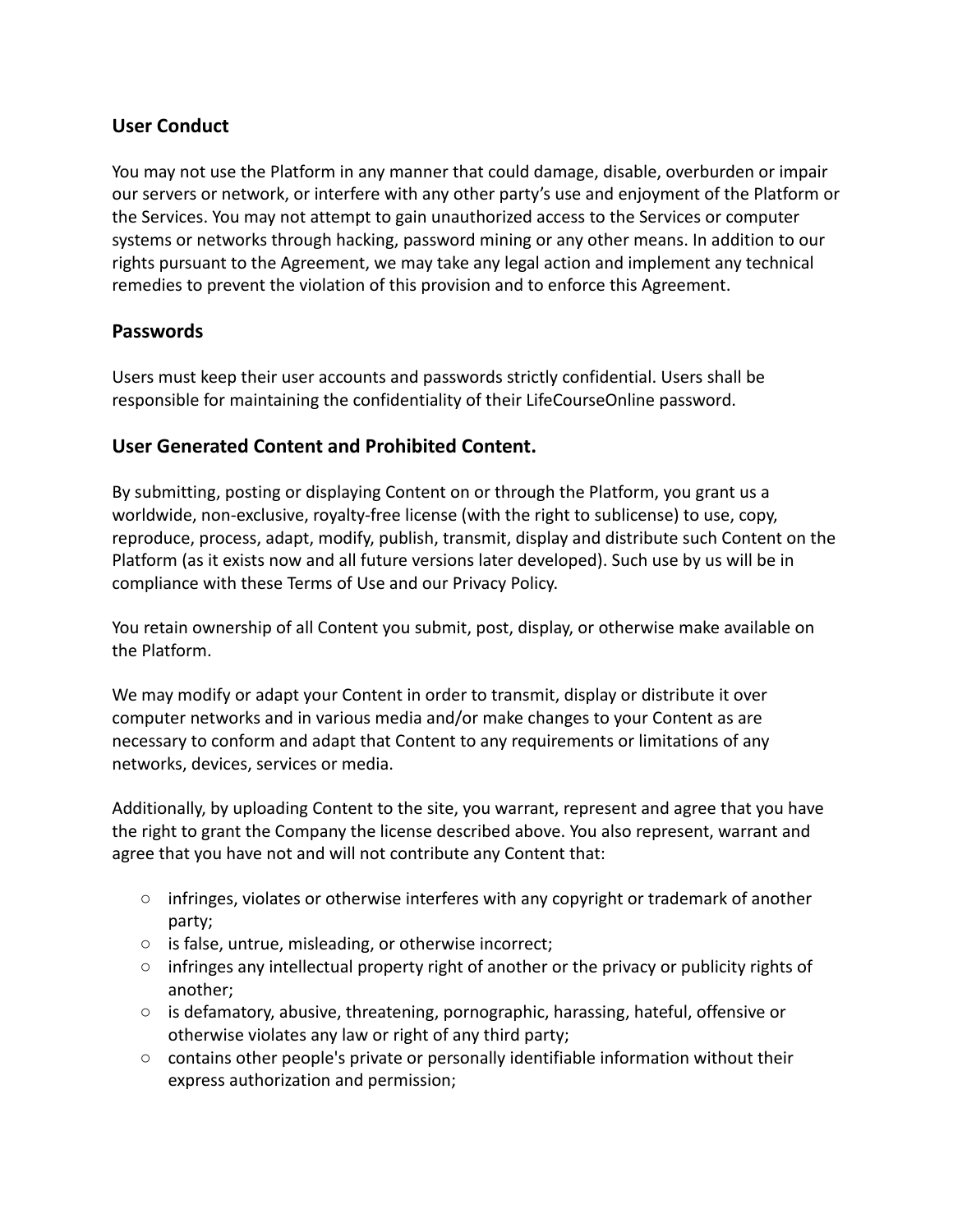- contains or links to a virus, trojan horse, worm, time bomb or other computer programming routine or engine that is intended to damage, detrimentally interfere with, surreptitiously intercept or expropriate any system, data or information; and/ or
- violates the privacy of any third party.

#### **18 Years of Age.**

You must be 18 years of age or older and at least the age of majority in the jurisdiction in which you reside (or have the consent of your parent/guardian) in order to use the Platform and the Services.

#### **We may monitor interactions.**

At our discretion, we, or technology we employ, may monitor and/or record all interactions with the Services and Platform. Further information is available in our Privacy Policy.

#### **Intellectual Property Infringement.**

We respect others' intellectual property rights and we require Users to do the same. We may terminate a User's access to the Platform if we determine that a User infringes on others' copyrights or other intellectual property rights.

We retain ownership of all intellectual property rights of any kind related to the Platform and Services, including applicable copyrights, patents, trademarks and other proprietary rights. Other trademarks, service marks, graphics and logos used in connection with the Platform and the Services may be the trademarks of Users and third parties. The Agreement does not transfer to Users any intellectual property whatsoever, and all right, title and interest in and to such property will remain solely with the original owner.

#### **Email Communications.**

We use email and other electronic means to stay in touch with Users. For contractual purposes, you (i) consent to receive communications from us in electronic formats, including via the email address you have submitted or via the Platform; and (ii) agree that the Agreement, including all Terms of Use, agreements, notices, disclosures and other communications that we provide to you electronically satisfy any legal requirement that such communications would satisfy if they were in writing and physically presented to you.

#### **Termination.**

Users may cancel this Agreement at any time by providing notice of cancellation via email to [support@lifecourseonline.com](mailto:support@lifecourseonline.com). Where a User has subscribed on a monthly or annual basis, the cancellation will be effective as of the end of that month or year, as the case may be. We may terminate Users' access to all or any part of the Platform at any time, with or without cause,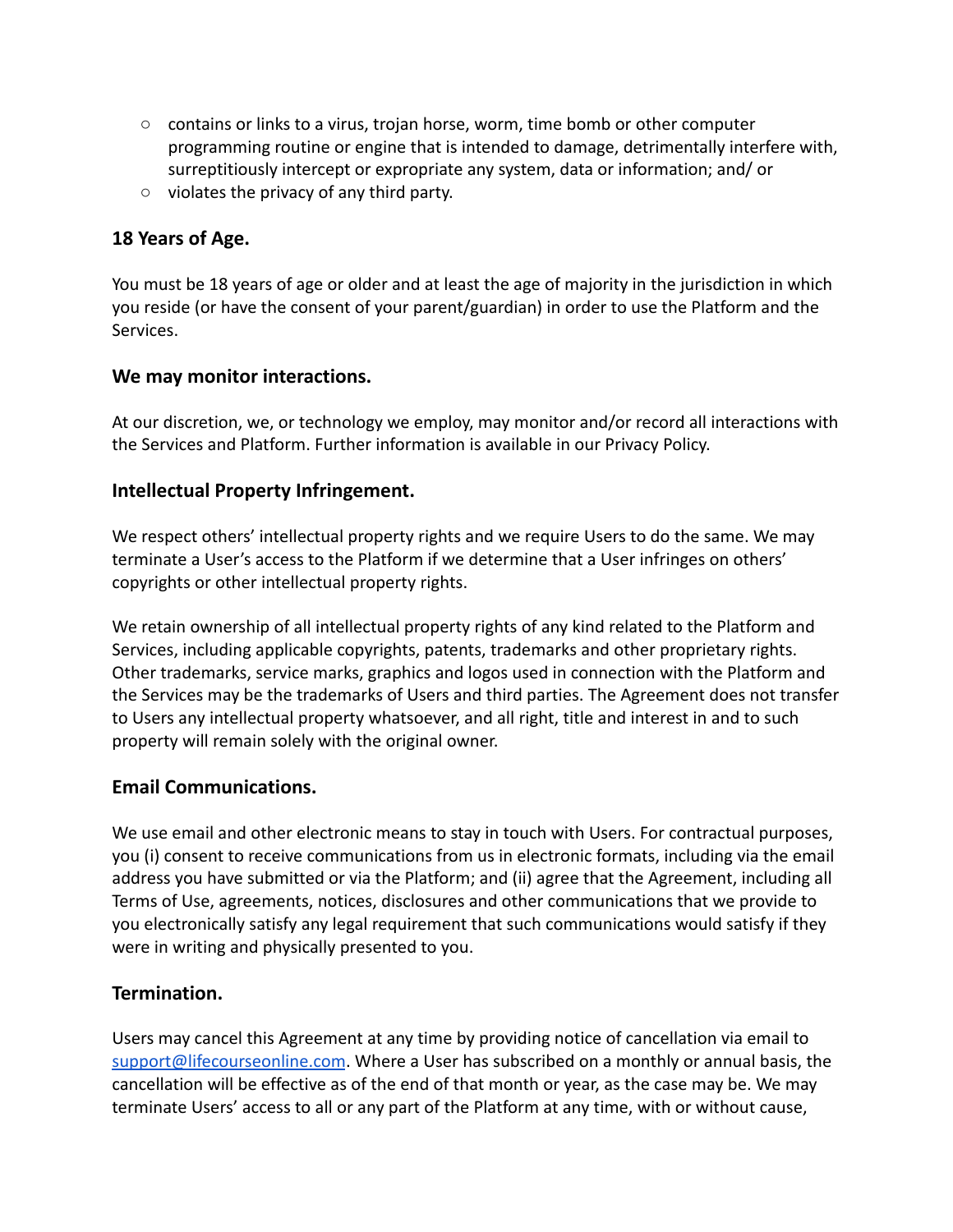with or without notice, effective immediately for any reason deemed appropriate in our sole discretion.

#### **Deletion of Account Information.**

Users may at any time request the deletion of their personal identifying information from our servers. Such a request may necessitate the termination of the User's account. Further information is available in our Privacy Policy.

#### **Disclaimer of Warranties.**

We provide the Platform and the Services "as is," without warranty of any kind. To the maximum extent permitted by law, we expressly disclaim all warranties, whether express, implied or statutory, with respect to the Platform and the Services including, without limitation, any warranties of merchantability, of satisfactory quality, reliability, fitness for a particular purpose, title, security, accuracy and non-infringement.

We make no representations or warranties to Users that the information provided directly or through the Platform is effective, accurate, reliable or correct; that the Services will meet your requirements; that the Services will be available at any particular time or location; that the Services will function in an uninterrupted manner or be secure; that any defects or errors will be corrected; or that the Services is free of viruses or other harmful components. Users assume full responsibility and risk of loss resulting from any use of the Platform or the Services.

#### **Release and Indemnification.**

By using the platform and/or the services, users agree to limit their legal remedies to claims against each other or any third parties, excluding the company, who have caused users harm.

To the maximum extent permitted by law, users agree to indemnify and hold harmless the company, their affiliates and their directors, officers, employees and agents from and against any and all claims, losses, damages, costs and expenses, including legal fees and disbursements, incurred by the company arising out of users' use of the platform and the services, including but not limited to users' violations of any term of the agreement.

Users shall grant the company a release from any and all claims, causes of action, demands and damages (actual and consequential) of every kind and nature whatsoever, known and unknown, arising out of or in any way connected with their use of the platform or the services.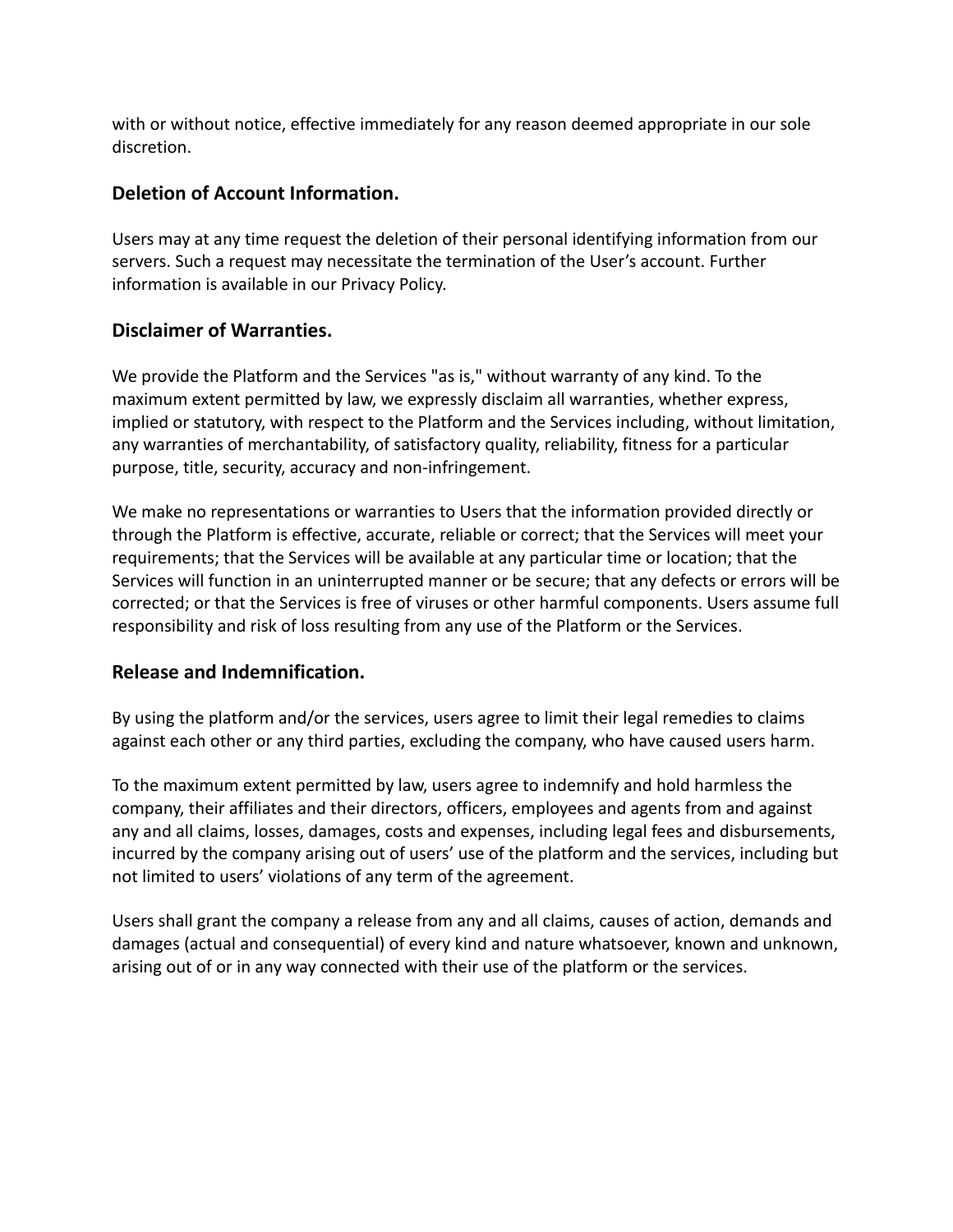#### **Limitation of Liability.**

The company, its affiliates or their respective directors, officers, employees or agents will not be liable for any damages or losses arising from your use of the platform or arising under the agreement. To the maximum extent permitted by applicable law, in no event will the company be liable to you for any loss of:

profits, interruption to business, harm to reputation, use of data, or for any incidental, direct, indirect, special, consequential or exemplary damages, however arising, that result from (i) your use or inability to use the services or platform; (ii) the services generally or the software or systems that make the services available via the platform; (iii) any defect, error or failure to perform with respect to the platform or the services; or (iv) any interactions with other users, whether based on warranty, contract, tort (including negligence) or any other legal theory, and whether or not the company has been informed of the possibility of such damage, and even if a remedy set forth in this agreement is found to have failed of its essential purpose. the company will have no liability for any failure or delay due to matters beyond our reasonable control, including the failure of any integrated or ancillary third-party service used in conjunction with the services.

#### **Modification of Terms of Use.**

We reserve the right, at our sole discretion, to amend these Terms of Use at any time and will update these Terms of Use in the event of any such amendments. Upon any changes in these Terms of Use, we will post the amended Terms of Use on the Platform. Users are expected to periodically check the Terms of Use for any amendments, but we will take reasonable steps to notify Users of significant material changes. Your continued use of the Platform and/or the Services following such changes shall constitute your affirmative acknowledgement of the Terms of Use, the modification and agreement to abide and be bound by the Terms of Use, as amended. If at any time you choose not to accept these Terms of Use, including following any modifications made hereto, then you are required to immediately cease your use of the Platform or Services.

#### **Governing Law.**

The Agreement and any access to or use of the Platform or the Services shall be governed by, and construed in accordance with, the laws in force in Canada and the United States of America.

#### **Arbitration.**

If any claim, dispute or controversy occurs between a User and the Company relating to the interpretation or implementation of any of the provisions of this Agreement, such dispute shall be resolved by private, confidential and binding arbitration. Such arbitration shall be conducted by a single arbitrator. The arbitrator shall be appointed by agreement between the parties.